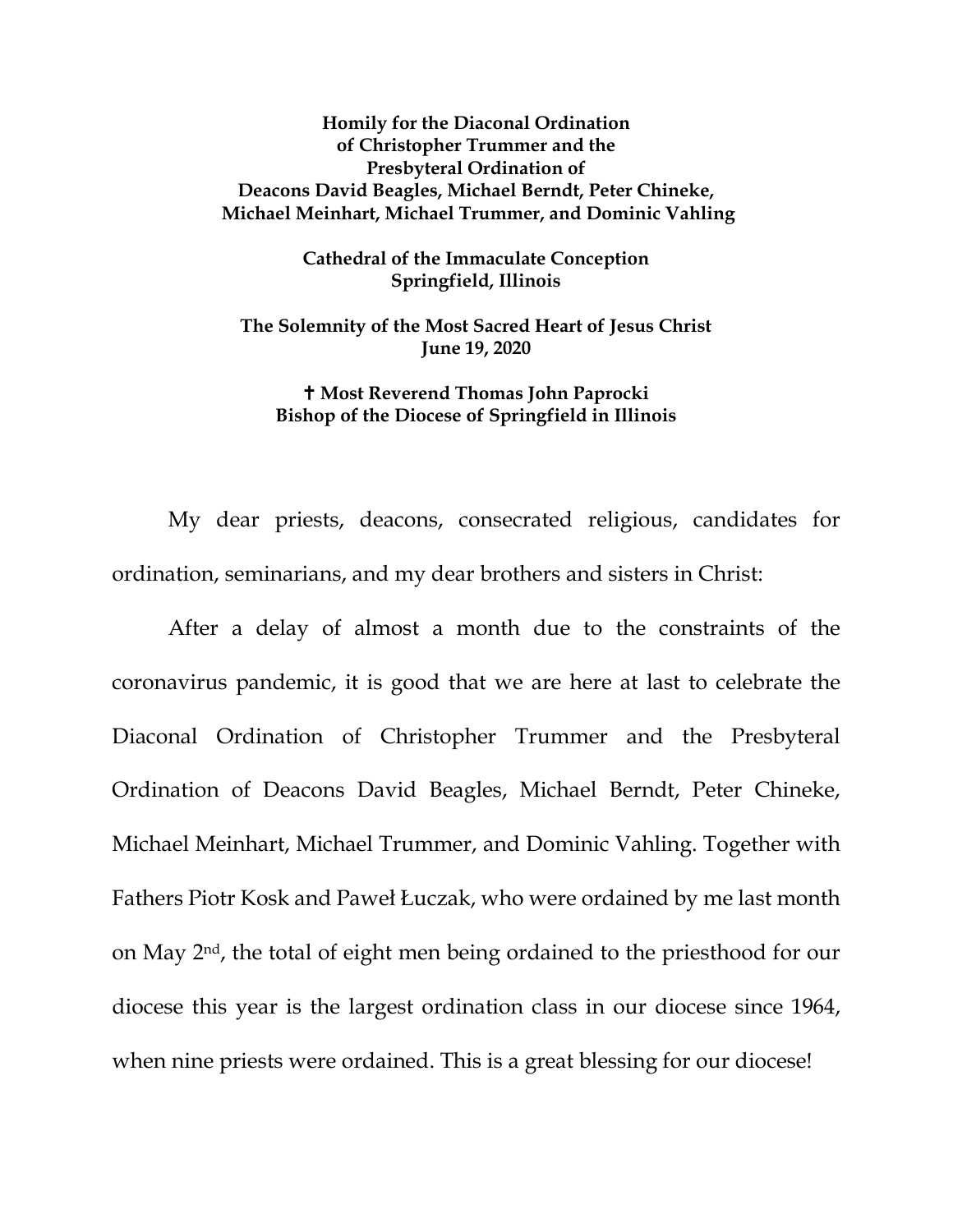I would like to say a word of introduction to the faithful of our diocese about each of our *ordinandi*.

Christopher Trummer and his brother Michael are the sons of John and Bitsy Trummer. Christopher will be ordained today to the transitional diaconate, while his brother Michael will be ordained a priest. Chris says that he is looking forward to preaching at Mass and spiritually advising people. Michael hopes to get to know the People of God more deeply as he accompanies them and becomes a spiritual father to them.

Michael Berndt is the son of Tom and Dolly Berndt. Michael says that he looks forward to bringing God to people and people to God.

Peter Chineke is the son of Pius and Virginia Chineke. He is open to seeing what God wants to do with him in Our Lord's ministry.

Dominic Vahling is the son of Tom & Cindy Vahling. He is most looking forward to celebrating the Sacraments of the Eucharist and Reconciliation.

David Beagles is the son of Howard and the late Mary Anne Beagles. He is looking forward to celebrating Mass and being a confessor.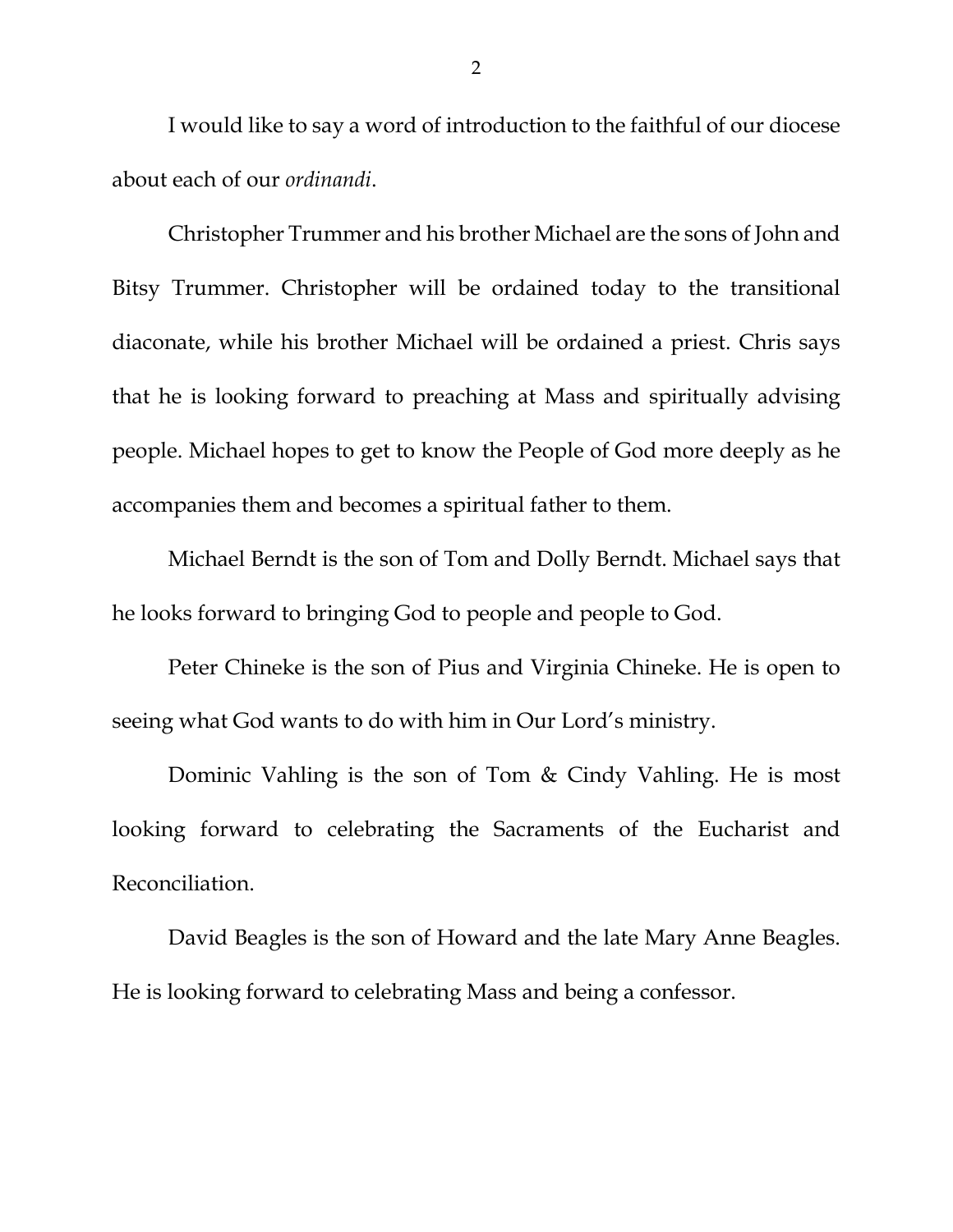Michael Meinhart is the son of Joe and Brenda Meinhart. He is also looking forward to celebrating the Mass and being full time in the parish getting to serve God through ministry to His people.

Your aspirations for ministry are inspiring and are exactly what I and the people of our diocese need and desire. Thank you for saying yes to God's call and thank you to your parents for being instruments of that call.

It is very fitting that we celebrate this happy day of ordinations to the priesthood and the diaconate on this Solemnity of the Sacred Heart of Jesus, when we turn our attention to the "meek and humble" heart of the Lord Jesus Christ (Matthew 11:29). I have had a life-long devotion to the Sacred Heart, which is why my episcopal coat of arms has an image of the Sacred Heart of Jesus. The love poured out from the Sacred Heart of Jesus is also the basis for my episcopal motto, *Lex cordis caritas* — the Law of the heart is love. May we never forget the words of the Psalmist, who reminds us that "the designs of his Heart are from age to age, to rescue [our] souls from death, and to keep them alive in famine" (Psalm 33[32]:11, 19).

Even with this great and certain promise, many people  $-$  on account of the many tribulations of these recent weeks during the coronavirus pandemic — needed to hear what Moses said to the people: "It was because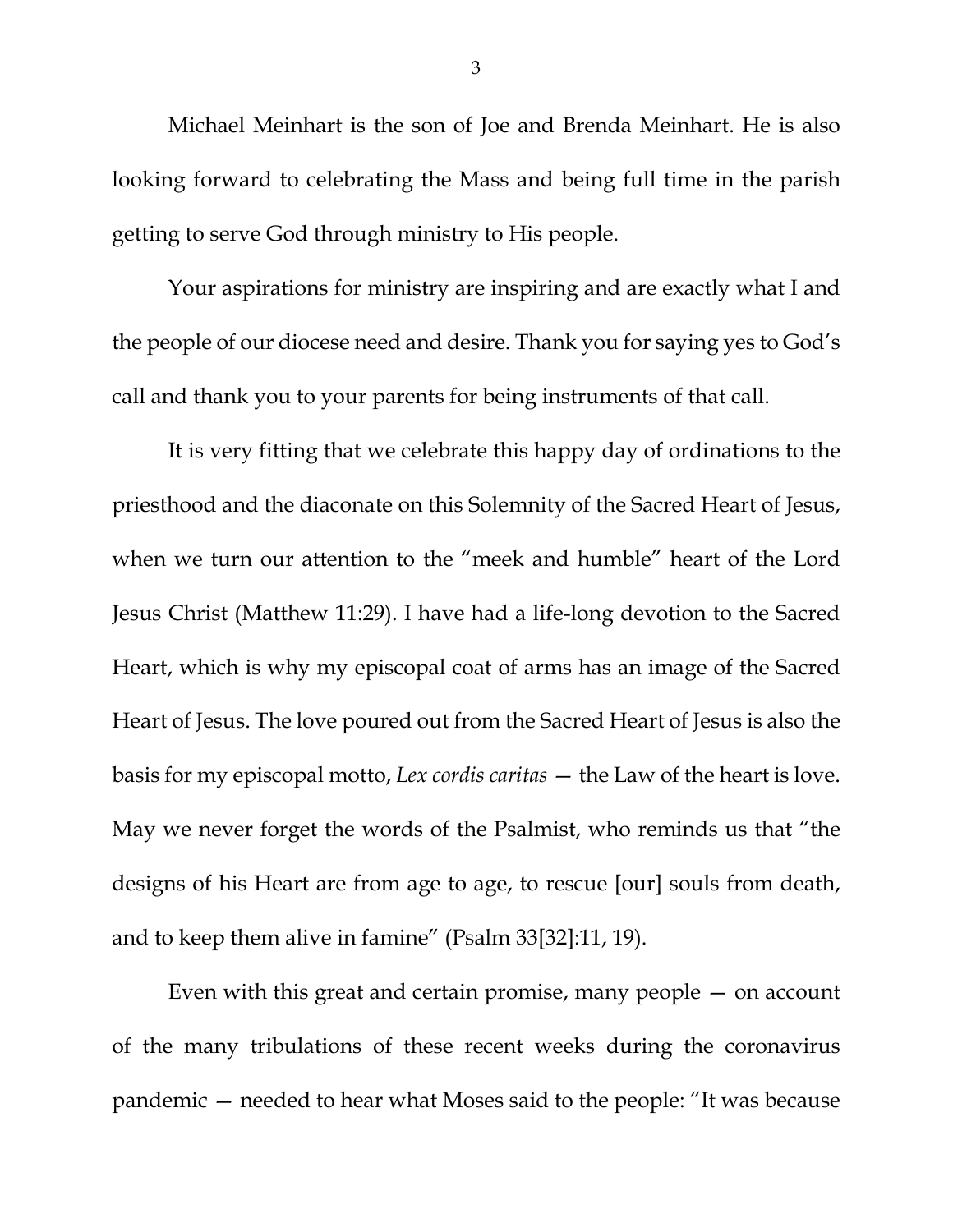the LORD loved you and because of his fidelity to the oath he had sworn to your fathers, that he brought you out with his strong hand from the place of slavery, and ransomed you from the hand of Pharaoh, king of Egypt" (Deuteronomy 7:8). It is important for us to remember those words: "It was because the LORD loved you…" Indeed, the certainty of his love for us – for you and for me – must become the foundation of our lives.

There are many people today who unfortunately do not know that the Lord loves them. For one reason or another, the truth that "God sent his only Son into the world so that we might have life through him" has not yet penetrated and purified the depths of their hearts (I John 4:9). We must help them look upon the pierced side of Christ and understand that "God is love" (I John 4:8). We must help them gaze upon the Sacred Heart of Jesus and learn that he is "merciful and gracious…, slow to anger and abounding in kindness" (Psalm 103:10). We must help them discover the wisdom of love that is "hidden from the wise and the learned" (Matthew 11:25). We must help every person know that the designs of the Lord's Heart — that his love for them  $-$  are from age to age.

Before we can do this, however, we must each know already that the Lord loves us, that the Lord loves me, personally and individually. We must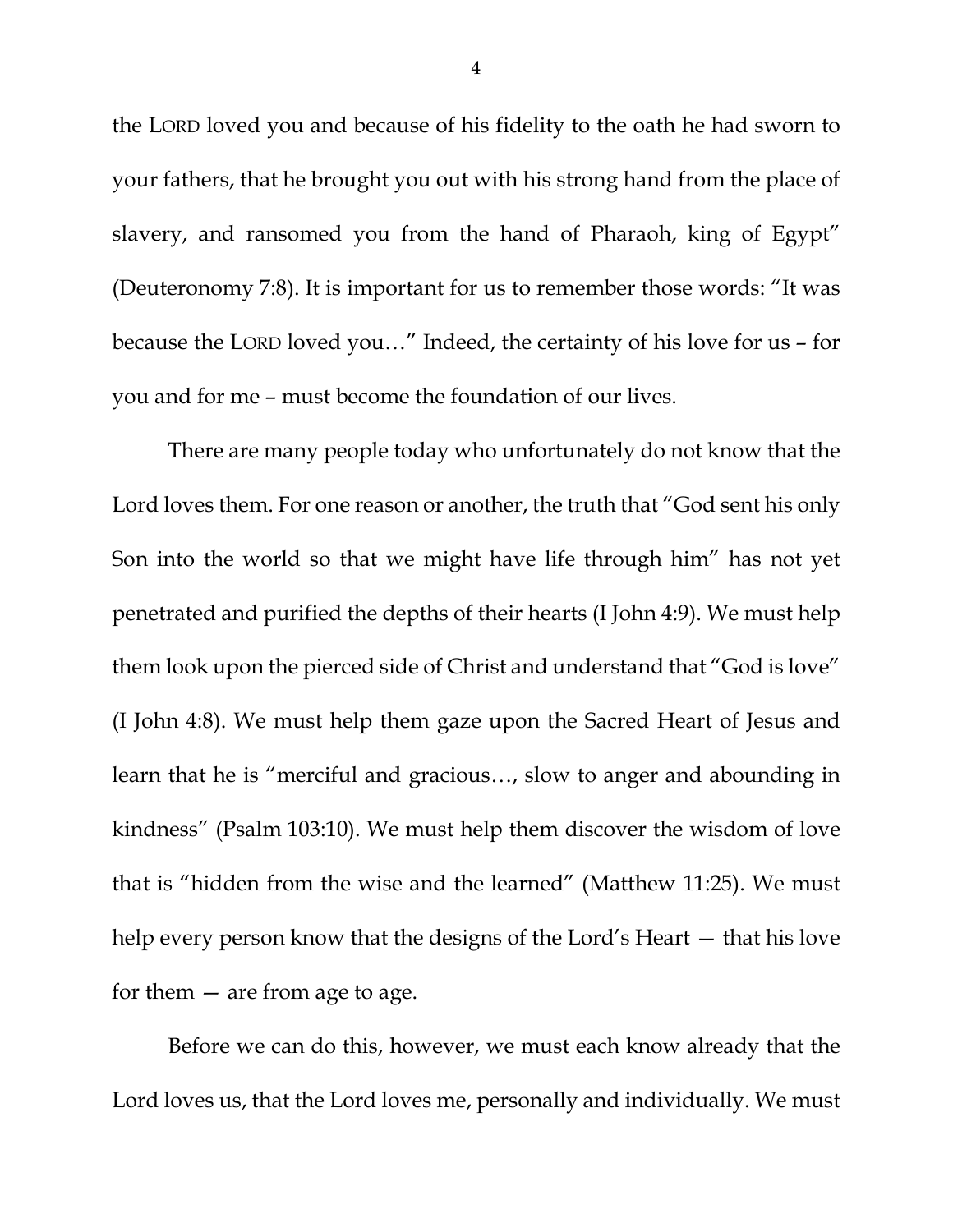know that his Heart remains open for us; we must enter into it and make our abode within that Most Sacred Heart. Looking upon his Heart pierced out of love for us, we must allow our hearts to be pierced by his great love for us.

In the 167 year history of this Diocese of Springfield in Illinois, we are blessed to have a shining example of a priest declared by the Pope to be "venerable," who allowed the Lord to pierce his heart, who allowed his heart to be pierced out of love for God and neighbor. More than this, we are confident that he allowed this to happen in a manner greater than what is required of each of us, that he did so in a heroic manner that so marked his life that we now call him a Venerable Servant of God. He is, of course, Father Augustine Tolton, whose grave lies just over one hundred miles west of here in Quincy.

Born a slave in Brush Creek, Missouri on April 1, 1854, young Gus was no fool, but was instead one of the Lord's "little ones" (Matthew 11:25). As a young boy, he escaped from slavery with his mother and siblings to Quincy, where he grew up, worked in a tobacco factory, and sometimes went to school. He was forced out of St. Boniface School because of the prejudice of some of the white families there. A short time later, he found a peaceful reception at St. Peter School, thanks to the preaching of Father Peter McGirr,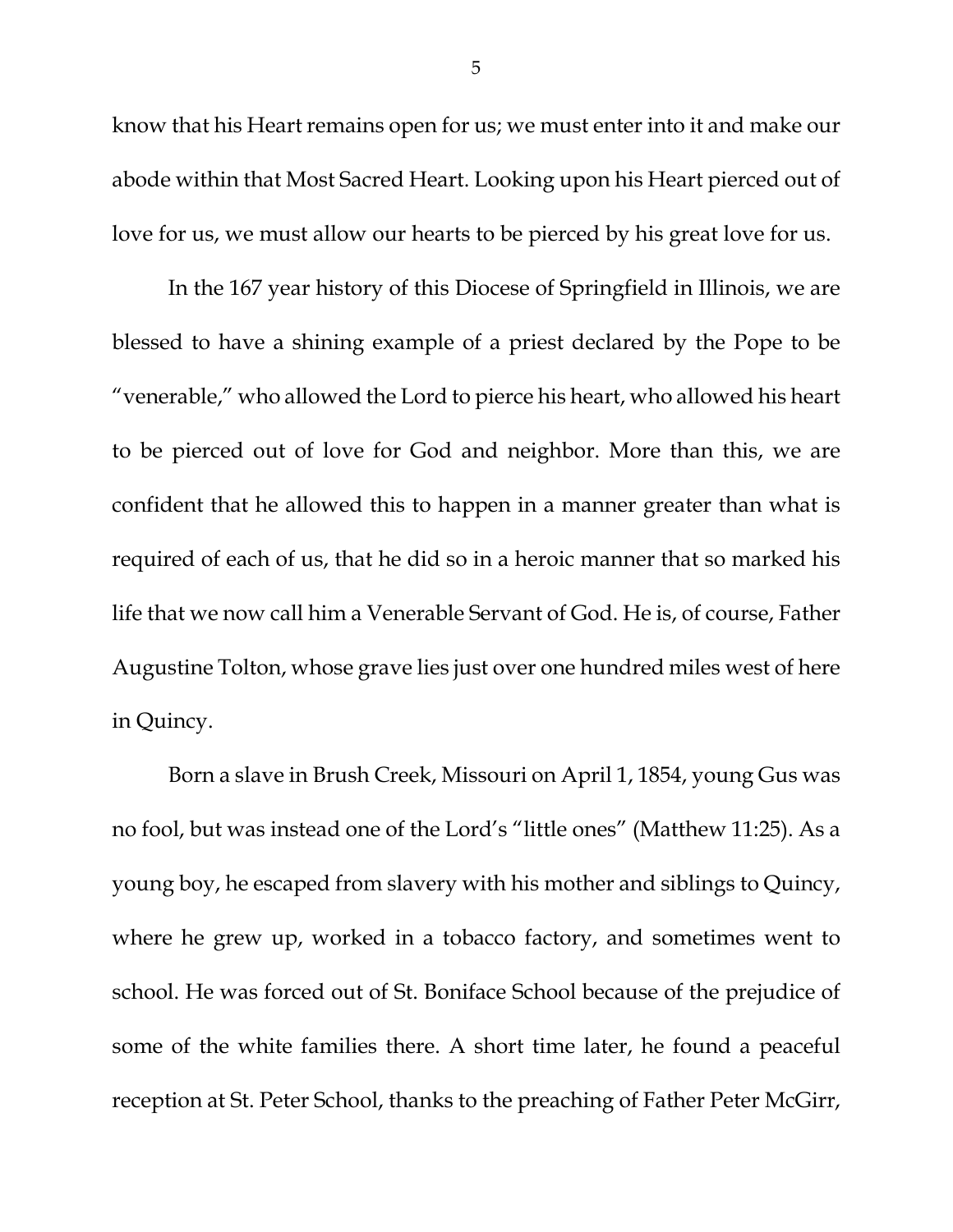who frequently reminded his flock of the Lord's words: "Amen, I say to you, whatever you did for one of these least brothers of mine, you did for me" (Matthew 25:40). As he grew, young Gus began assisting Father McGirr by cleaning the church and teaching the catechism to African American children, which brought the ire of African American Protestant pastors who thought Gus was trying to steal their sheep. Of his time at St. Peter School, he later said, "As long as I was in that school, I was safe. Everyone was kind to me."[1](#page-9-0)

One day, Father McGirr surprised Gus when he asked if he had thought about becoming a priest. Gus protested that there were no black priests, but Father McGirr told him there may not have been any then in the United States, but there were in other parts of the world. The dream of Gus' heart began to take shape and he applied to seminaries and religious orders, all of which replied, "We are not ready for a Negro student." At long last, through his connections with the Franciscans in Rome, Father McGirr secured Gus a place in Rome at the *Propaganda Fide*, a seminary to form missionaries.

Throughout his five years in the Eternal City, Gus expected to be sent as a missionary to Africa and spent his free time studying African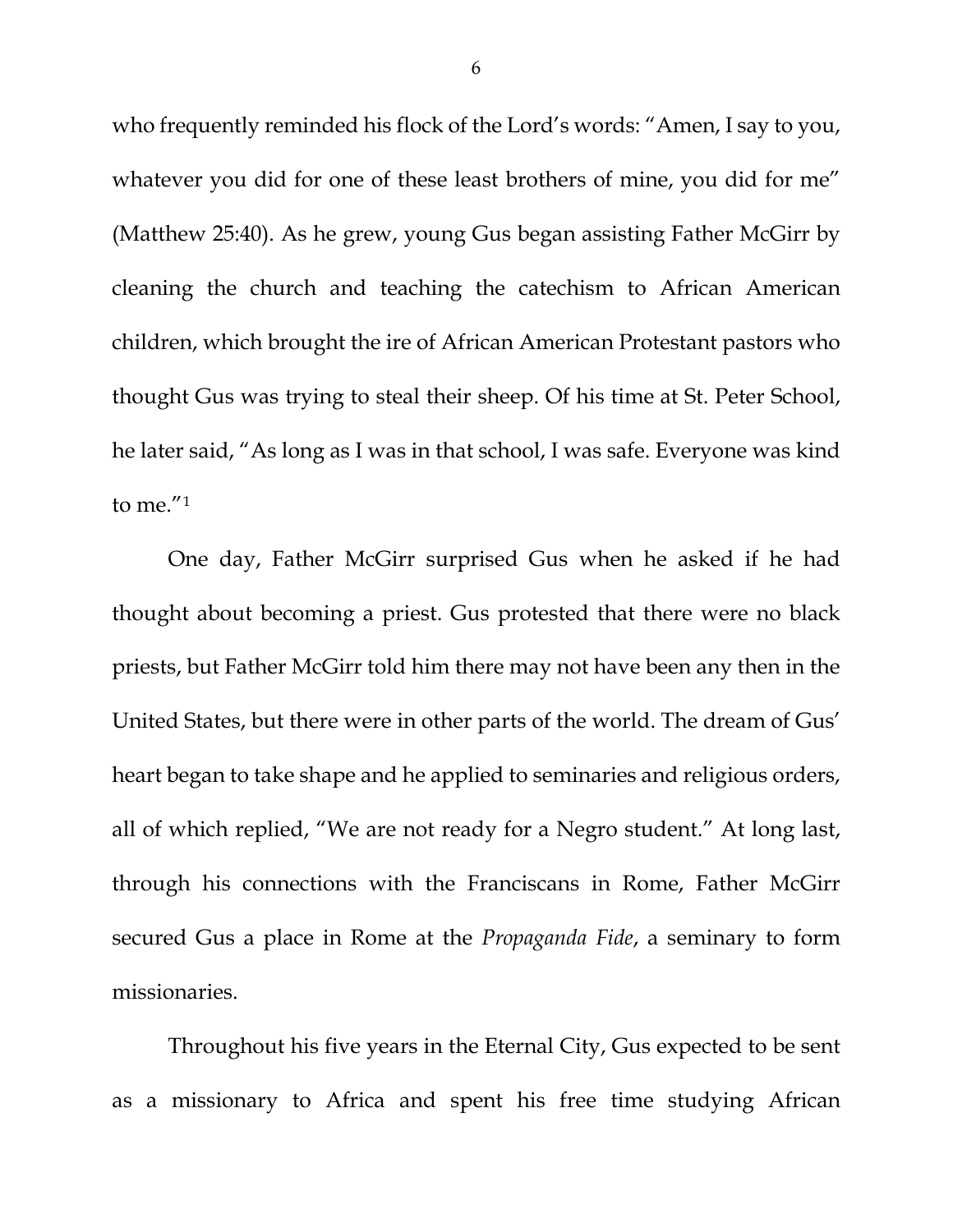geography, languages, and cultures. Such was also the intention of the *Propaganda Fide* — because it was thought he might not succeed, being the only African American priest in the U.S.A. — that is, right up until the night before he was ordained a priest. Giovanni Cardinal Simeoni said to him, "America needs Negro priests. America has been called the most enlightened nation. We will see whether it deserves that honor. If the United States has never seen a Black priest, it must see one now."[2](#page-9-1) So it was that Father Tolton returned not only to the United States, but to Quincy, where he was named Pastor of St. Joseph Parish.

He did not win a lot of African American converts to Catholicism, but still he kept speaking of the designs of the Most Sacred Heart and reminded people of the love of God. Two hundred people — 80% of them white frequently filled his tiny church to hear him preach. His unexpected popularity — and the financial support of those who were not his parishioners — provoked the jealousy and bigotry of the local Dean. Father Tolton said, "…at first the priests here rejoiced at my arrival; now they wished I were away because too many white people come down to my church from other parishes: I am sorry of course but I can't drive them away."[3](#page-9-2)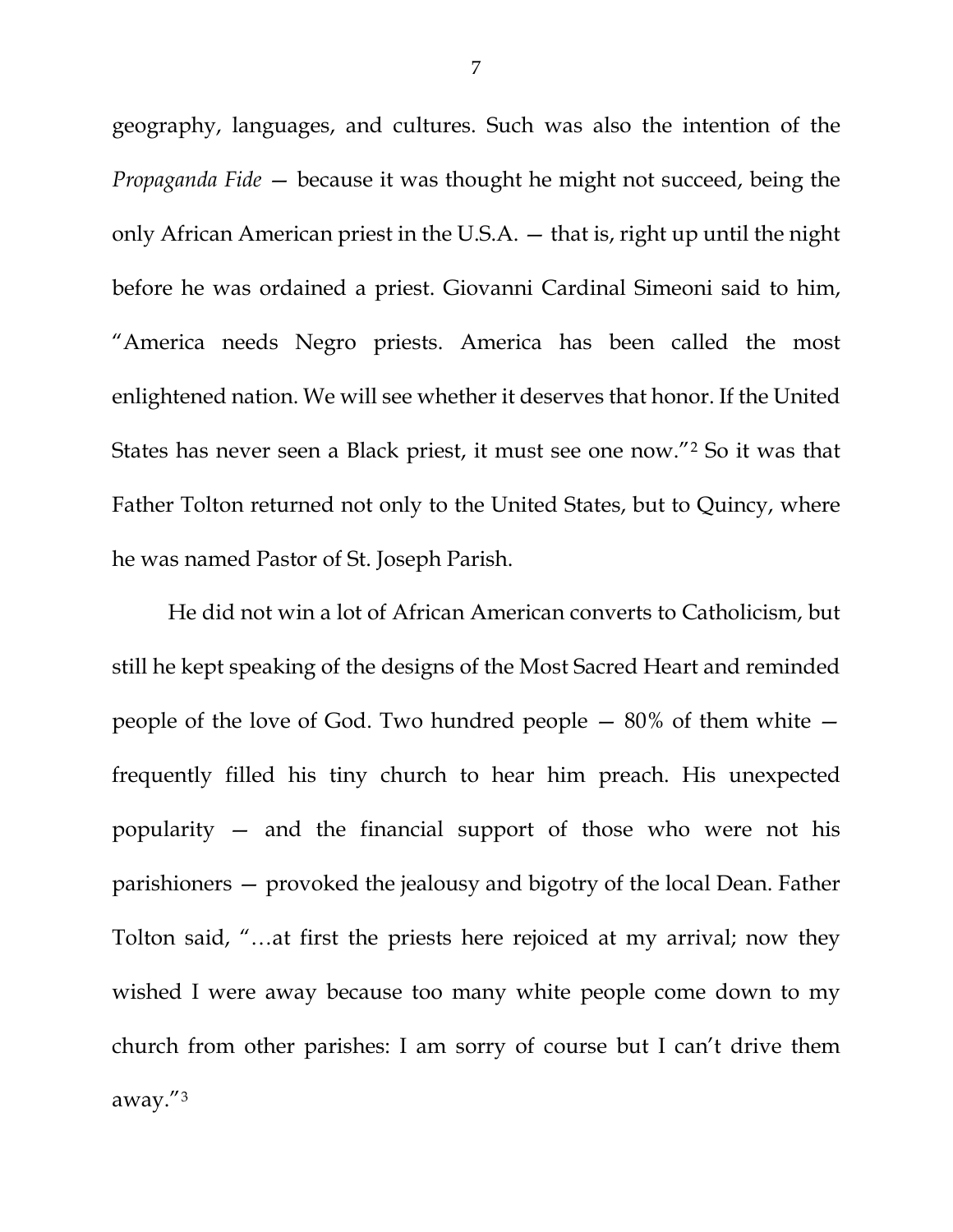When the prejudice of a particular brother priest became too much for him to bear, Father Tolton left for Chicago after just three years in Quincy. He ministered in the Windy City for eight years until his death on July 9, 1897 at the age of forty-three. His body was brought back to Quincy and was buried in St. Peter Cemetery, where his remains lie today.

Dear candidates for Ordination, just as the Lord called Father Tolton to conform his heart to the Most Sacred Heart of Jesus, so He is calling you to do the same through your ordinations to the Orders of Deacons and of Priests. If you look to the heroic virtue of Father Tolton, this holy priest of Jesus Christ will teach you how, again and again, no matter the joys and sufferings you will experience through your ministry, to allow your hearts to be pierced out of love for God and neighbor; he will teach you how to lead others into the Sacred Heart so that they might know how much God loves them. This, after all, is the principal mission of the Diaconate and of the Priesthood.

Dear sons, of what does the heart speak if not friendship? Father Tolton's life of long-suffering was founded on his friendship with Jesus. He drank so deeply from the streams that flow from the Most Sacred Heart, that his friendship with the Lord flowed over into the lives of those he met. "All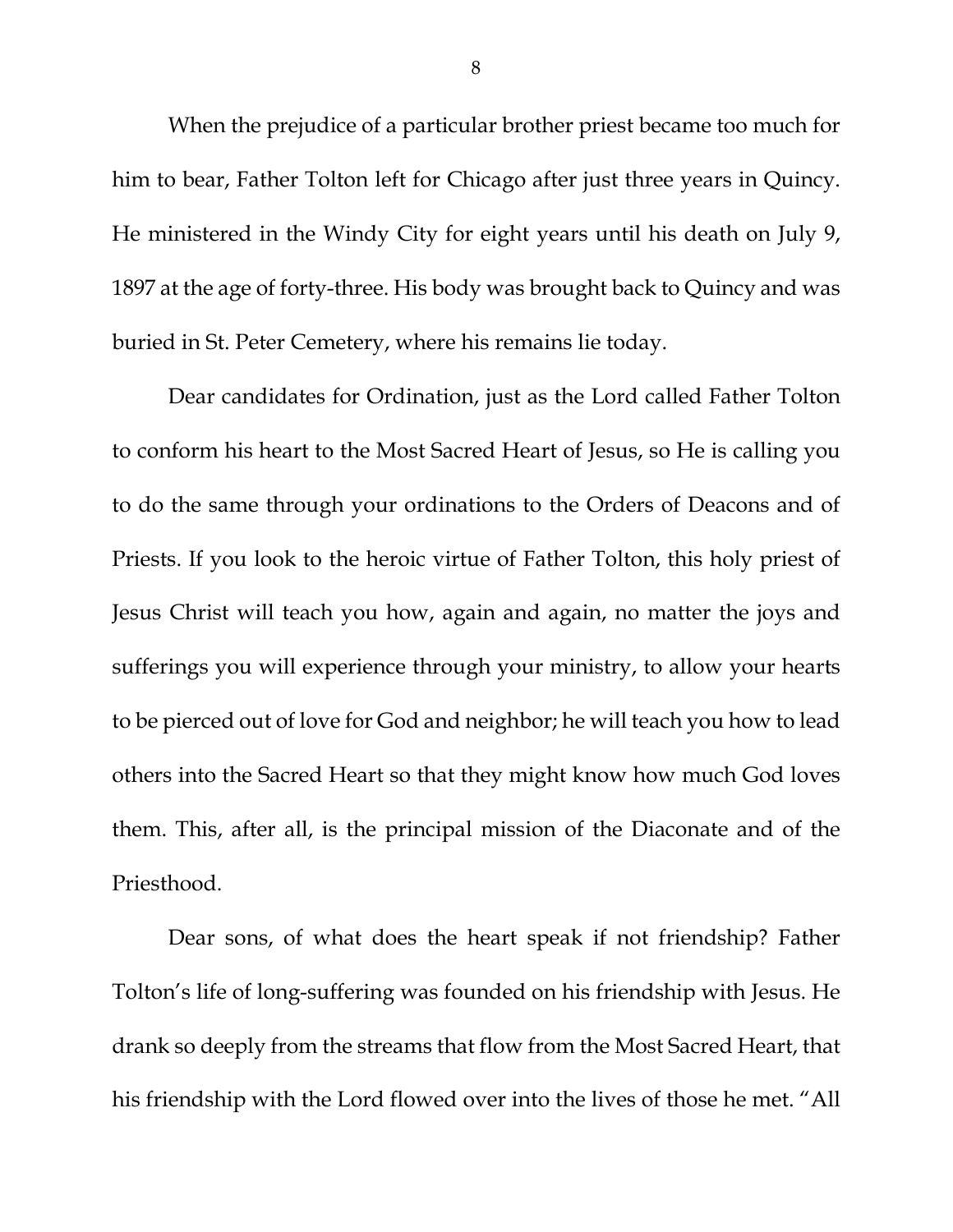were my friends," he said of his days in Rome, and added, "they all loved me, though I cannot say why;" such was his childlike closeness with Jesus. So deeply was he conformed to the Lord, that his heart, too, became meek and humble.[4](#page-9-3)

As you begin your ministry of bringing people into friendship with Jesus Christ, or of deepening a friendship already begun, strive to help everyone you encounter realize the love of God by revealing his Sacred Heart to them. Become friends with Father Tolton, and he will teach you the importance of individuals above numbers. He will also help you not to work against your priestly brothers, but to carry out your ministry as best you can and to let your own hearts be pierced out of love for God and his people.

When he left Quincy to begin his ministry in Chicago, Father Tolton said:

Catholics will love and respect a priest regardless of nationality; at least that is the spirit of those people in the Gem City who knew me for twenty-nine years or more. Never will I forget the happy hours spent in the little St. Joseph church. I wish them all the blessings that can be bestowed upon them, for that charitable spirit that they have always shown toward me and the colored children[.5](#page-9-4)

We know this be true today, as well. Catholics will love and respect a priest not because of his position, but because he has become a Father to his flock.